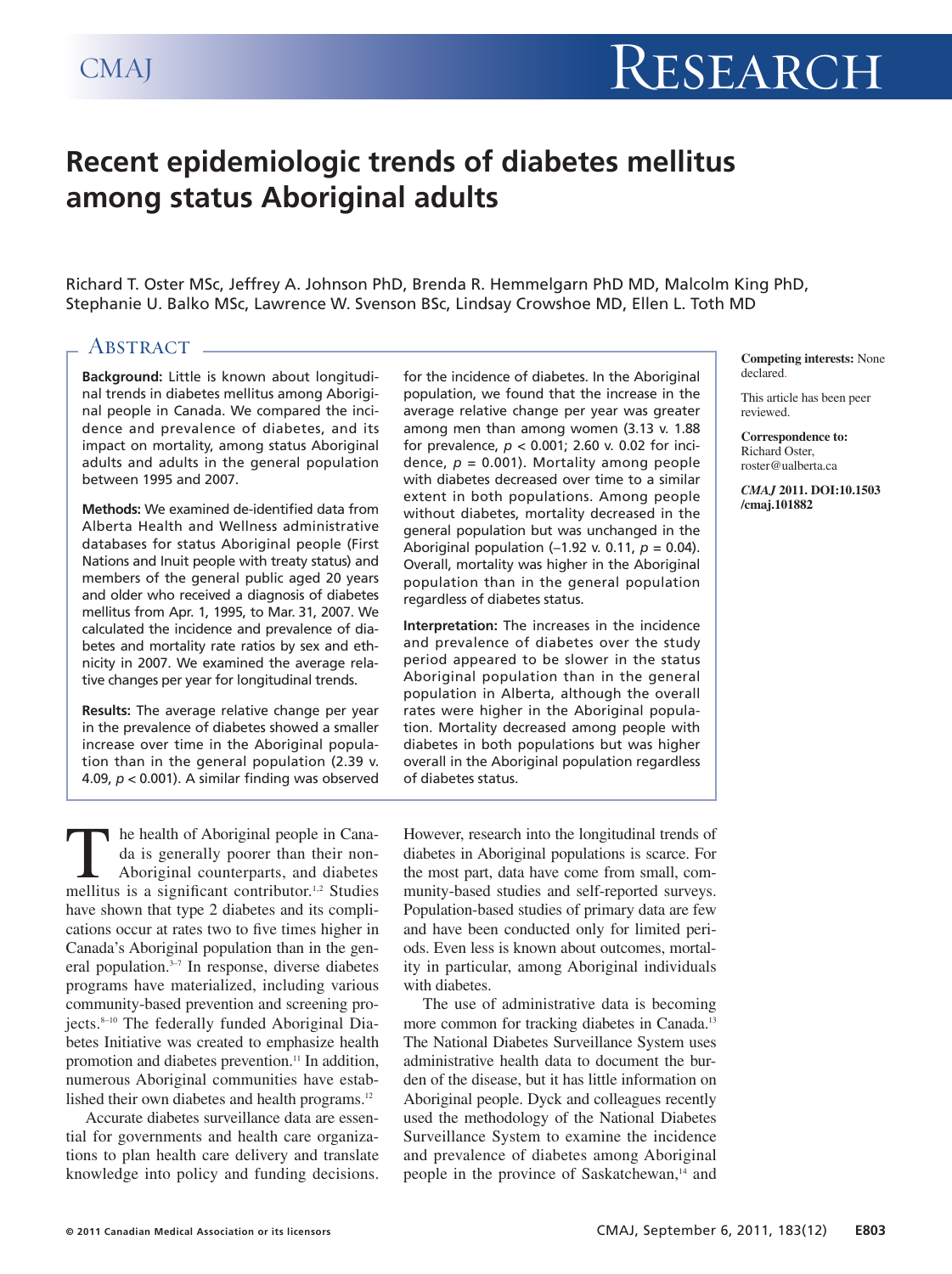similar analyses were conducted in Manitoba and Ontario. 15,16

As part of the Alberta Diabetes Surveillance System, we conducted this study to compare the incidence and prevalence of diabetes among people 20 years and older in the status Aboriginal population (First Nations and Inuit people with treaty status) and the general population in the province of Alberta between 1995 and 2007. We also compared trends in mortality in the two populations among people with and without diabetes.

# **Methods**

#### **Study population**

We obtained de-identified data from Alberta Health and Wellness administrative databases (discharge abstract database, physician claims, ambulatory care classification system and vital statistics) for people living in the province of Alberta who were 20 years of age and older. Data on people less than 20 years of age will be reported elsewhere.

We identified people with a diagnosis of diabetes by applying the Alberta Diabetes Surveillance System algorithm, which requires that an individual with diagnosed diabetes have either two physician visits within two years or one hospital admission because of diabetes (ICD-9 [International Classification of Diseases, ninth revision], code 250 or ICD-10 codes E10–E14). 17 This case definition is identical to that of the National Diabetes Surveillance System except that the national algorithm excludes pregnant women, who are assumed to have gestational diabetes. We included pregnant women in our study because of their elevated risk of subsequent type 2 diabetes. <sup>18</sup> In addition, the Alberta fee-for-service data include up to three diagnostic codes, and all three are used for case identification. The methodology of the national surveillance system for identifying people with diabetes has been validated in non-Aboriginal populations13,19 and in an Aboriginal community in Alberta. 20

Status Aboriginal people were identified from the Alberta Health Care Insurance Plan registry and were defined as any resident in the province who was registered under the Indian Act of Can-

**Table 1:** Prevalence and incidence of diabetes mellitus and mortality among people aged 20 years or more in Alberta in 2007, by ethnicity and sex

| Variable                       | Status Aboriginal*<br>$n = 72,725$ | General population*<br>$n = 2433695$ | Rate ratio<br>$(95% CI)$ <sup>+</sup> |
|--------------------------------|------------------------------------|--------------------------------------|---------------------------------------|
| Prevalence, no. (%)            |                                    |                                      |                                       |
| All                            | 7 055 (13.5)                       | 154 213 (6.0)                        | $2.25(2.23 - 2.27)$                   |
| <b>Females</b>                 | 4 081 (15.4)                       | 74 271 (5.8)                         | $2.66(2.63 - 2.68)$                   |
| <b>Males</b>                   | 2 974 (11.5)                       | 79 942 (6.2)                         | $1.85(1.84 - 1.87)$                   |
| Rate ratio (95% CI)‡           | $1.34(1.31 - 1.37)$                | $0.94(0.93 - 0.94)$                  |                                       |
| Incidence, no. (rate per 1000) |                                    |                                      |                                       |
| All                            | 547 (11.1)                         | 14 833 (6.5)                         | $1.72(1.69 - 1.75)$                   |
| <b>Females</b>                 | 295 (11.9)                         | 6 572 (5.7)                          | $2.10(2.05 - 2.15)$                   |
| Males                          | 252 (10.3)                         | 8261(7.3)                            | $1.41(1.38 - 1.44)$                   |
| Rate ratio (95% CI)‡           | $1.16(1.06 - 1.26)$                | $0.78(0.77-0.79)$                    |                                       |
| Mortality, no. (rate per 1000) |                                    |                                      |                                       |
| With diabetes                  |                                    |                                      |                                       |
| All                            | 146 (17.2)                         | 4 052 (10.8)                         | $1.59(1.54 - 1.64)$                   |
| Females                        | 78 (17.9)                          | 1 805 (10.6)                         | $1.69(1.64 - 1.74)$                   |
| Males                          | 68 (16.5)                          | 2 247 (11.0)                         | $1.50(1.44 - 1.56)$                   |
| Rate ratio (95% CI)‡           | $1.08(0.90 - 1.26)$                | $0.96(0.93 - 0.99)$                  |                                       |
| Without diabetes               |                                    |                                      |                                       |
| All                            | 500 (14.3)                         | 14 482<br>(6.5)                      | $2.21(2.18 - 2.25)$                   |
| Females                        | 185 (12.0)                         | 7 086 (6.2)                          | $1.93(1.89 - 1.98)$                   |
| Males                          | 315 (16.6)                         | 7 396 (6.7)                          | $2.47(2.42 - 2.53)$                   |
| Rate ratio (95% CI)‡           | $0.72(0.66 - 0.78)$                | $0.92(0.90 - 0.93)$                  |                                       |

Note: CI = confidence interval.

\*Rates were standardized by age and by age and sex to the 2001 Alberta Census population in five-year bands. †Rate ratio of Aboriginal to general population.

‡Rate ratio of females to males.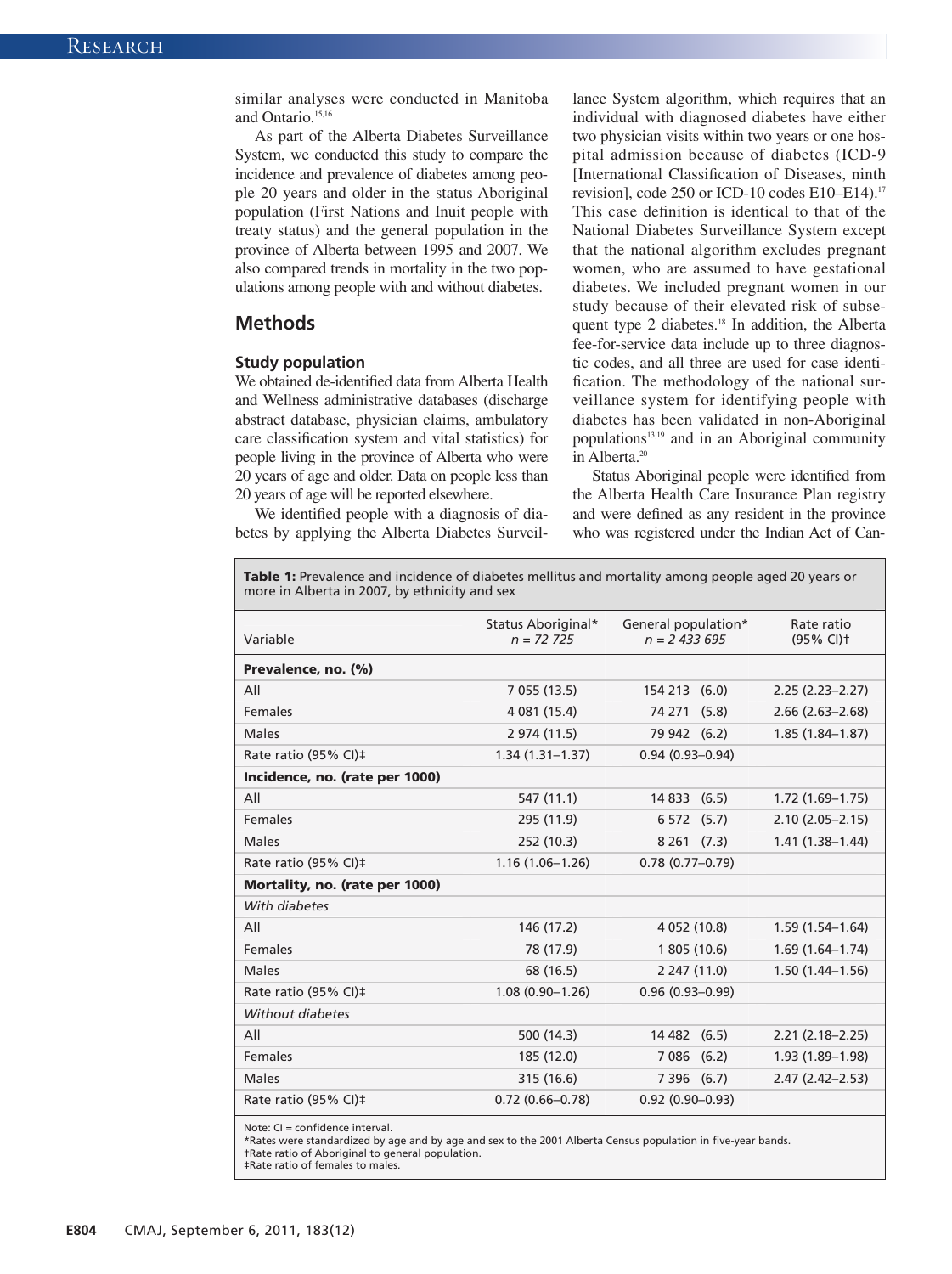ada and entitled to treaty status with the federal government during the study period. An individual with a status Aboriginal identifier (First Nations or Inuit) was classified as "status Aboriginal." We included individuals living on or off reserve. Nonregistered Aboriginal people, including Métis individuals, were included in the general population comparison group. Although the Métis constitute a sizeable group of perhaps 2%–3% of the Alberta population, these individuals are self-identifying and can have varied genetic and cultural Aboriginal connections. Nonregistered First Nations individuals are smaller in number.

## **Outcome measures**

We calculated the prevalence and incidence of diabetes, as well as mortality among people with and without diabetes, among status Aboriginal adults and adults in the general population from Apr. 1, 1995, to Mar. 31, 2007. When calculating the prevalence of diabetes, we determined the proportion of status Aboriginal people who had diabetes and compared it with the proportion of the general population with diabetes at the same point. The first year in which an individual met the criteria for diabetes (with no diabetes claims in the preceding two years) was considered an incident year; the person was considered to have prevalent diabetes in subsequent years.

#### **Statistical analysis**

Prevalence, incidence and mortality data were age- and sex-standardized to the 2001 Alberta population (from Canadian census data) by means of the direct method. <sup>21</sup> Age- and sexstandardized rate ratios and 95% confidence intervals (CIs) were calculated for the two study populations in 2007.

We computed the average annual per cent change (hereafter referred to as the average relative change per year) in prevalence, incidence and mortality from 1995 to 2007 for crude and standardized values using the Joinpoint Regression Program (version 3.4.2; Statistical Research and Applications Branch, US National Cancer Institute, Rockville, Md.). The average relative change per year provides a summary measure of the trend over a prespecified fixed interval. An average relative change per year with a *p* value of less than 0.05 was considered to be a statistically significant change over time. Tests of parallelism were then performed to determine whether the trend over time for the status Aboriginal and general populations differed. If the *p* value was less than 0.05 for the test of parallelism, the trend over time was considered to be statistically significantly different between groups. Age-adjusted analyses were also performed according to sex.

# **Results**

As of 2007 and according to Alberta Health and Wellness administrative databases, 2 506 420 adults were living in Alberta, 72 725 of whom were status Aboriginal individuals. Also in 2007, there were 161 268 people with prevalent diabetes, 7055 of whom were status Aboriginal individuals. Throughout the study period, the prevalence and incidence of diabetes were higher in the status Aboriginal population than in the general population. Mortality was also higher in the status Aboriginal population than in the general population, both among people with diabetes and among those without diabetes. Table 1 shows the prevalence, incidence and mortality data for the most recent year of the study.

**Table 2:** Average relative change per year in the prevalence and incidence of diabetes mellitus and in mortality among people aged 20 years or more in Alberta, 1995–2007\*

|                                 | Average relative change per year (95% CI), % |                                                         |                            |  |
|---------------------------------|----------------------------------------------|---------------------------------------------------------|----------------------------|--|
| Variable                        | <b>Status Aboriginal</b>                     | General population                                      | p value for<br>difference‡ |  |
| <b>Prevalence</b>               |                                              |                                                         |                            |  |
| All                             | $(2.32 \text{ to } 2.46)$<br>2.39            | $(3.94 \text{ to } 4.22)$<br>4.09                       | < 0.001                    |  |
| Females                         | (1.77 to 1.99)<br>1.88                       | 3.82<br>$(3.68 \text{ to } 3.97)$                       | < 0.001                    |  |
| Males                           | $(3.00 \text{ to } 3.27)$<br>3.13            | 4.36<br>$(4.20 \text{ to } 4.51)$                       | 0.005                      |  |
| p value for<br>differencet      | < 0.001                                      | 0.001                                                   |                            |  |
| <b>Incidence</b>                |                                              |                                                         |                            |  |
| All                             | 1.21<br>$(0.25 \text{ to } 2.17)$            | 4.55<br>$(3.68 \text{ to } 5.42)$                       | 0.53                       |  |
| Females                         | $0.02$ (-1.31 to 1.36)                       | $(3.73 \text{ to } 5.23)$<br>4.47                       | 0.02                       |  |
| Males                           | 2.60<br>(1.02 to 4.18)                       | 4.60<br>$(3.54 \text{ to } 5.68)$                       | 0.22                       |  |
| p value for<br>differencet      | 0.01                                         | 0.38                                                    |                            |  |
| <b>Mortality</b>                |                                              |                                                         |                            |  |
| With diabetes                   |                                              |                                                         |                            |  |
| All                             |                                              | $-2.12$ (-5.00 to $-0.84$ ) $-2.80$ (-3.25 to $-2.35$ ) | 0.62                       |  |
| <b>Females</b>                  |                                              | $-1.97$ (-5.06 to 1.22) $-2.46$ (-2.86 to -2.06)        | 0.73                       |  |
| Males                           |                                              | $-2.52$ (-6.52 to 1.66) $-3.15$ (-4.07 to $-2.27$ )     | 0.08                       |  |
| p value for<br>differencet      | 0.79                                         | 0.17                                                    |                            |  |
| Without diabetes                |                                              |                                                         |                            |  |
| All                             | $0.11$ (-0.63 to 0.86)                       | $-1.92$ (-2.10 to $-1.74$ )                             | 0.04                       |  |
| Females                         | $-0.16$ ( $-1.01$ to 0.70)                   | $-1.55$ ( $-1.79$ to $-1.30$ )                          | 0.76                       |  |
| Males                           | $0.44$ (-0.97 to 1.87)                       | $-2.25$ ( $-2.48$ to $-2.02$ )                          | 0.003                      |  |
| p value for<br>differencet      | 0.63                                         | < 0.001                                                 |                            |  |
| Note: CI = confidence interval. |                                              |                                                         |                            |  |

\*Rates were standardized by age and by age and sex to the 2001 Alberta Census population in fiveyear bands.

†Between males and females.

‡Between status Aboriginal population and general population.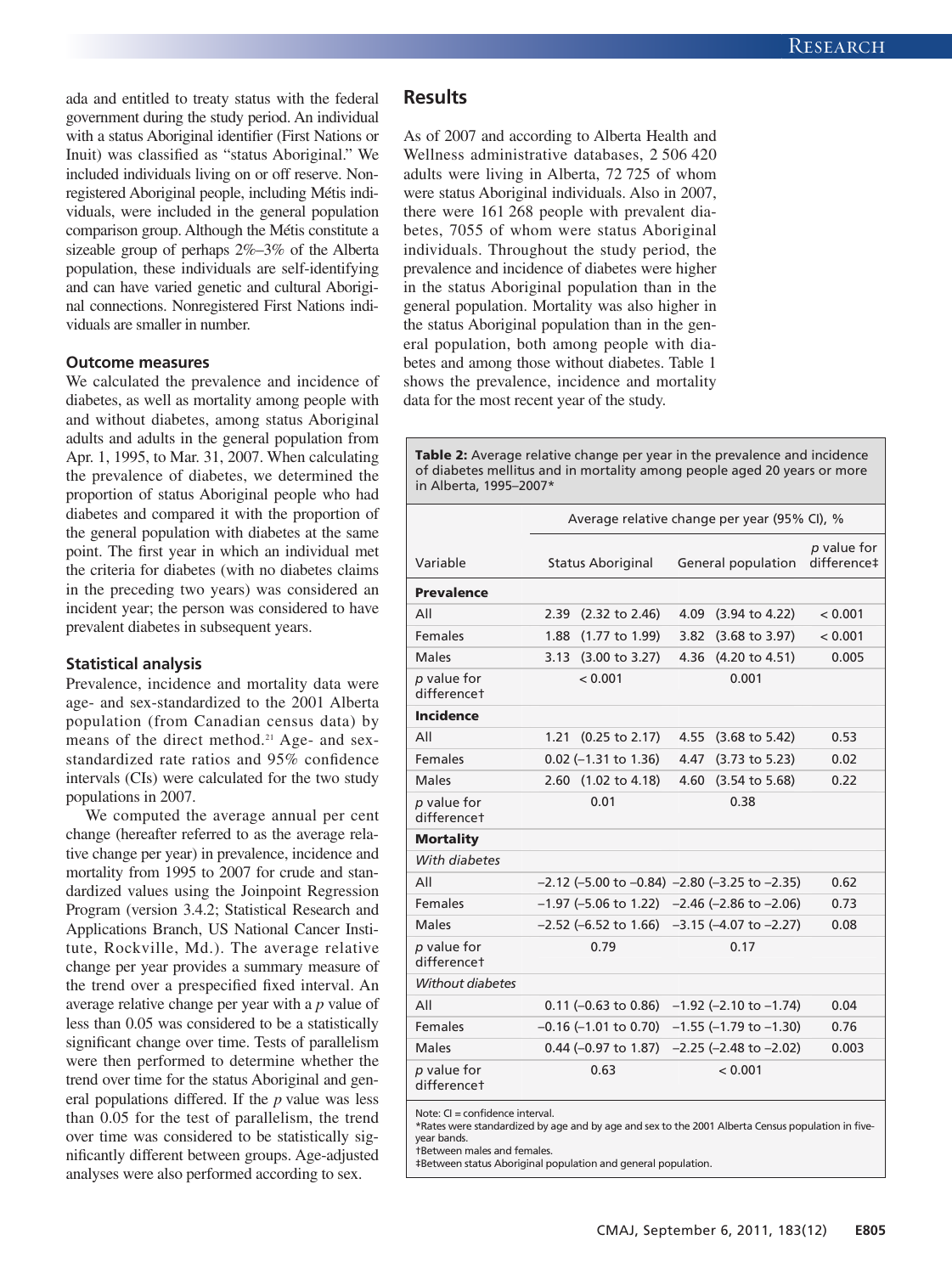Between 1995 and 2007, increases in the prevalence and incidence of diabetes were observed in both study groups (Table 2, Figures 1 and 2). The rise in age- and sex-adjusted prevalence in the status Aboriginal population was less than that in the general population (Table 2). Similarly, the incidence of diabetes increased over time in the status Aboriginal population, but to a lesser extent compared with the increase in the general population (Table 2). Increases in incidence among men did not differ significantly between the two populations (Table 2). Among women, the incidence increased at a much lower rate in the status Aboriginal population than in the general population (Table 2). In the status Aboriginal population, both the incidence and prevalence of diabetes increased more among men than among women (Table 2). Men in the general population also experienced greater increases in prevalence than women did, but trends in the incidence of diabetes were similar between the sexes (Table 2).

Mortality among individuals with diabetes decreased over time in both populations, with no significant differences between the groups (Table 2, Figure 2). Among individuals without diabetes, mortality was unchanged in the status Aboriginal population and decreased in the general population (Table 2). The annual relative change per year in mortality showed a greater decrease among men in the general population without diabetes than that among their female counterparts (Table 2).

## **Interpretation**

Our results describe several trends in diabetes among status Aboriginal adults in the province of Alberta. Increases in the prevalence and incidence of diabetes from 1995 to 2007 were less pronounced in the Aboriginal population than in the general population. Aboriginal men experienced an accelerated rise in prevalence and incidence compared with their female counterparts; thus, the sex-specific gap in diabetes among Aboriginal adults diminished over the study period. Mortality was higher in the Aboriginal population than in the general population re-



Figure 1: Prevalence and incidence of diabetes mellitus among people aged 20 years or more in Alberta, from Apr. 1, 1995, to Mar. 31, 2007, by ethnicity and sex. Rates were standardized by age and by age and sex to **the 2001 Alberta Census population in five-year bands.**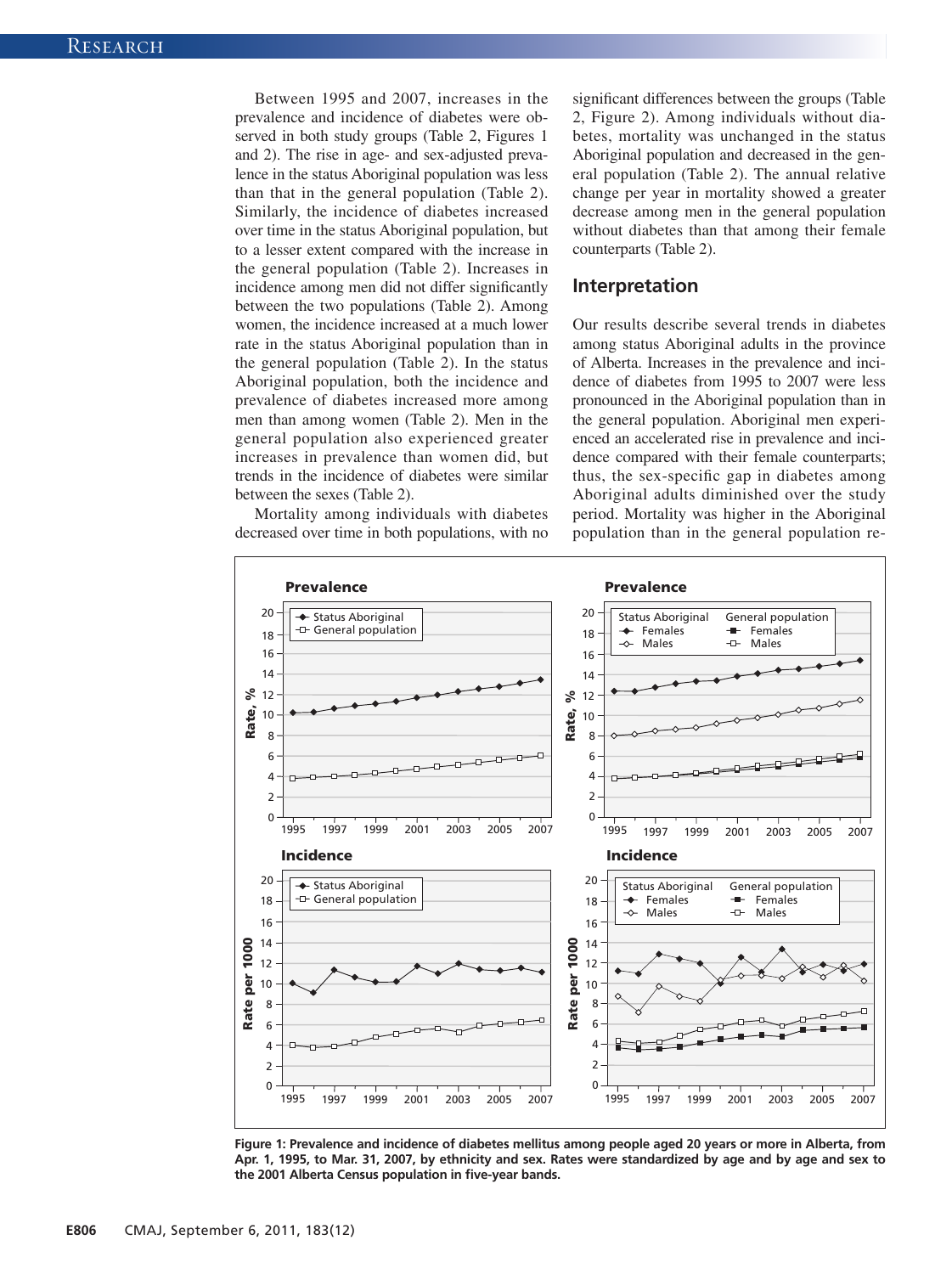gardless of diabetes status. A growing divergence in mortality between the Aboriginal population and the general population among individuals without diabetes was observed.

The magnitude of the differences in the incidence and prevalence of diabetes between the status Aboriginal adults and adults in the general population in Alberta appears to be less than in other provinces where these rates have been described, namely Saskatchewan, Manitoba and Ontario. 14–16 For example, status Aboriginal–to– general population rate ratios of the prevalence of diabetes in Saskatchewan were 3.7 among women and 2.6 among men in 2005,<sup>14</sup> as compared with 2.7 among women and 1.9 among men in 2007 in our study. Our data also challenge previous epidemiologic reports that suggested that prevalence rates among Aboriginal people will continue to rise unabated<sup>3,7,14-16</sup> and that rates among Aboriginal women markedly outweigh those among men.<sup>14,22</sup>

Provincial differences cannot be explained by our study, but we speculate that they may be related to socioeconomic differences, or they



**Figure 2: Age-adjusted mortality among people aged 20 years or more in Alberta, from Apr. 1, 1995, to Mar. 31, 2007, by ethnicity and sex.**

may be related to combined provincial and community-based programs that increase awareness of diabetes (e.g., the provincial Alberta Diabetes Strategy), to federally funded activities (e.g., the Aboriginal Diabetes Initiative) or to changes in clinical practice with increased emphasis on screening.<sup>23,24</sup>

The decreases in mortality observed among status Aboriginal adults with diabetes over the study period are consistent with findings from a recent study of ours showing improved diabetesrelated health among status Aboriginal adults in Alberta. <sup>10</sup> The growing divergence in mortality observed between status Aboriginals and the general population without diabetes is sadly in contrast to national trends from 1980 to 2001, which showed an improvement in life expectancy among registered Indians, from 60.9 to 70.4 years among men and from 68.0 to 75.5 years among women. 25

## **Limitations**

The prevalence and incidence rates of diabetes derived from the administrative health data may be underestimated in the Aboriginal population owing to the lack of data on undiagnosed diabetes. Undiagnosed diabetes is common in Aboriginal communities, <sup>4</sup> possibly because of discomfort with Western medical environments<sup>26</sup> or a lack of physicians in remote communities. <sup>27</sup> In contrast, our inclusion of pregnant women with possible gestational diabetes in the definition criteria for diabetes may have inflated the rates in the status Aboriginal population, because gestational diabetes has been shown to be more common among Aboriginal women than among non-Aboriginal women. <sup>28</sup> We were unable to distinguish between type 1 and type 2 diabetes in the administrative data. Our results cannot be generalized to the Métis and nonregistered Aboriginal people in Alberta, who could not be identified and were subsequently included in the general population group. Lastly, modifications to the Indian Act in 1985 through Bill C-31 $2^{\circ}$  may be leading to increases in the status Aboriginal population, and equally some descendants of status Aboriginal people are losing their status through the "three generations" rule. <sup>30</sup> Taken together, caution is needed when interpreting the observed epidemiologic results among status Aboriginals.

## **Conclusion**

Increases in the incidence and prevalence of diabetes over the study period appeared to be slower in the status Aboriginal population than in the general population in Alberta, although the overall rates were higher in the Aboriginal population. Mortality decreased among people with